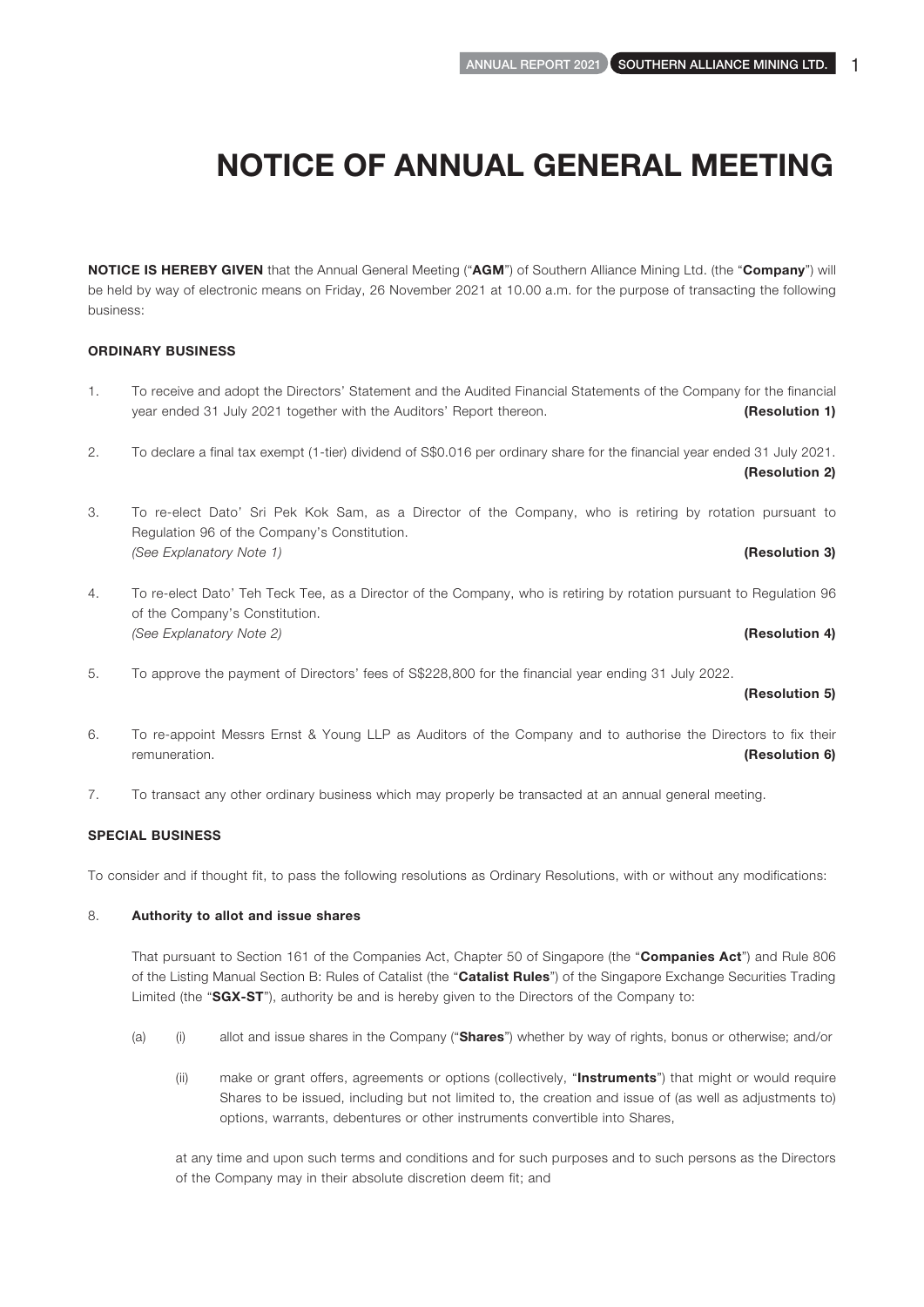- (b) notwithstanding that the authority conferred by this Ordinary Resolution may have ceased to be in force, issue Shares in pursuance of any Instrument made or granted by the Directors of the Company while this Resolution was in force, provided that:
	- (1) the aggregate number of Shares to be issued pursuant to this Resolution (including Shares to be issued in pursuance of Instruments made or granted pursuant to this Resolution) shall not exceed 100% of the Company's total number of issued Shares (excluding treasury shares and subsidiary holdings) in the capital of the Company (as calculated in accordance with sub-paragraph (2) below), of which the aggregate number of Shares to be issued other than on a pro-rata basis to existing shareholders of the Company (including Shares to be issued in pursuance of Instruments made or granted pursuant to this Resolution) shall not exceed 50% of the Company's total number of issued Shares (excluding treasury shares and subsidiary holdings) in the capital of the Company (as calculated in accordance with subparagraph (2) below) or such other limit as may be prescribed by the Catalist Rules as at the date of this resolution in force;
	- (2) subject to such calculation and adjustments as may be prescribed by the SGX-ST, for the purpose of determining the aggregate number of Shares that may be issued under sub-paragraph (1) above, the total number of issued Shares (excluding treasury shares and subsidiary holdings) in the capital of the Company, at the time this Resolution is passed after adjusting for:
		- (a) new Shares arising from the conversion or exercise of the Instruments or any convertible securities;
		- (b) new Shares arising from exercising share options or vesting of share awards, provided that the share options or share awards (as the case may be) were granted in compliance with Part VIII of Chapter 8 of the Catalist Rules; and
		- (c) any subsequent bonus issue, consolidation or subdivision of Shares,

adjustments in accordance with Rule 806(3)(a) or Rule 806(3)(b) of the Catalist Rules are only to be made in respect of new shares arising from convertible securities, share options or share awards which were issued and outstanding or subsisting at the time of passing of the resolution approving the mandate.

- (3) in exercising the authority conferred by this Resolution, the Company shall comply with the provisions of the Catalist Rules for the time being in force (unless such compliance has been waived by the SGX-ST) and all legal requirements under the Companies Act and the Company's Constitution; and
- (4) unless revoked or varied by the Company in a general meeting, such authority shall continue in force until (i) the conclusion of the next Annual General Meeting of the Company or (ii) the date by which the next Annual General Meeting of the Company is required by law to be held, whichever is earlier.

*(See Explanatory Note 3)* (Resolution 7)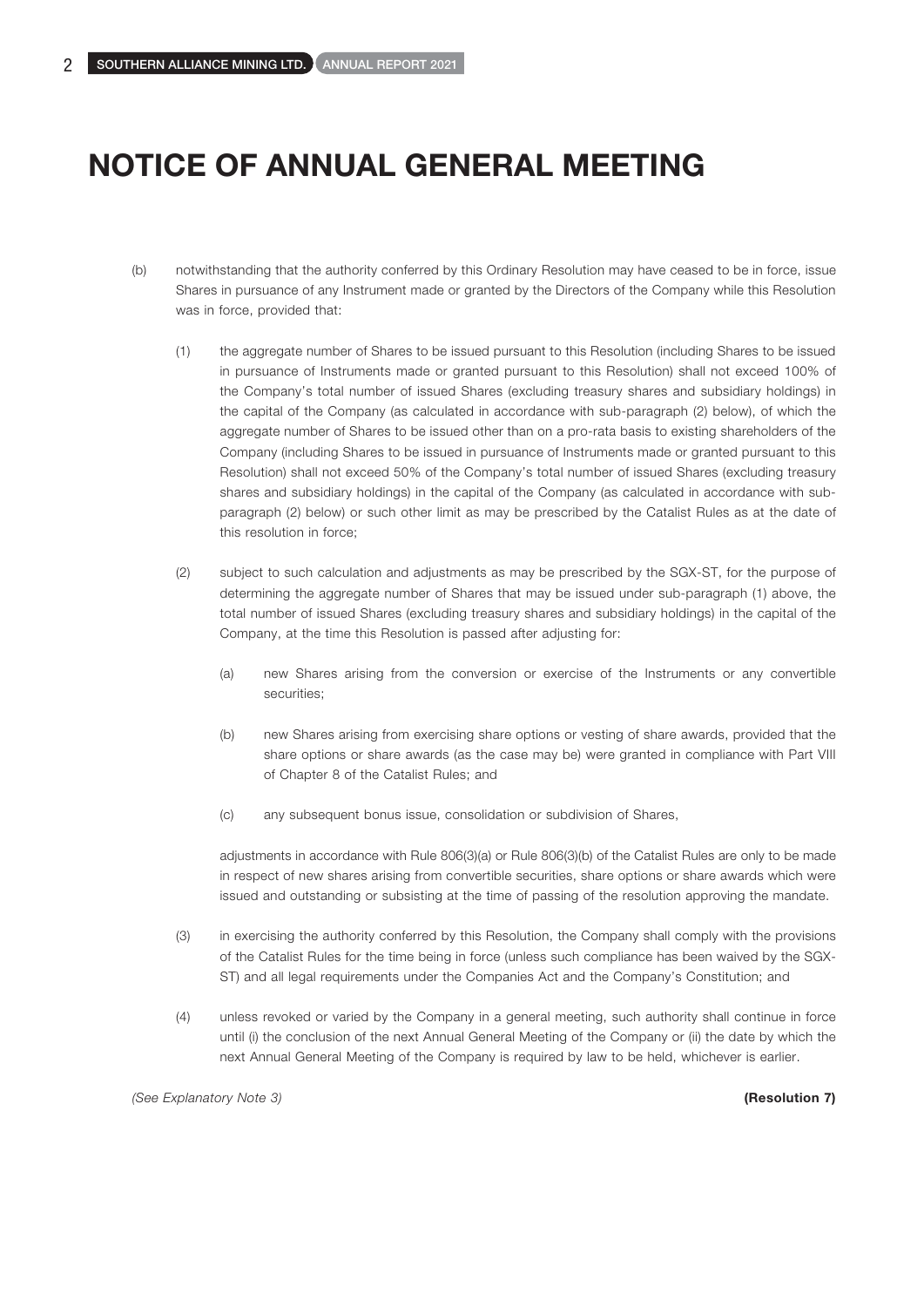#### 9. Authority to allot and issue Shares under the Southern Alliance Mining Performance Share Plan

That pursuant to Section 161 of the Companies Act, Chapter 50 of Singapore and the provisions of the Southern Alliance Mining Performance Share Plan (the "Share Plan"), authority be and is hereby given to the Directors of the Company to allot and issue from time to time such number of Shares in the capital of the Company as may be required to be issued pursuant to the vesting of awards under the Share Plan, provided always that the aggregate number of additional ordinary Shares to be allotted and issued pursuant to the Share Option Scheme and the Share Plan collectively shall not exceed 15% of the total number of issued Shares (excluding treasury shares and subsidiary holdings) in the capital of the Company from time to time. *(See Explanatory Note 4)* (Resolution 8)

By Order of the Board

Lee Wei Hsiung/Wang Shin Lin, Adeline Company Secretaries

4 November 2021 Singapore

#### Explanatory Notes:

- 1. Dato' Sri Pek Kok Sam will, upon re-election as a Director of the Company, remain as Chief Executive Officer and Executive Director and continue as a member of the Nominating Committee. Key information on Dato' Sri Pek Kok Sam required pursuant to Rule 720(5) of the Catalist Rules can be found under "Additional Information on Directors Seeking Re-election at 2021 Annual General Meeting" of the Company's Annual Report 2021.
- 2. Dato' Teh Teck Tee will, upon re-election as a Director of the Company, remain as the Non-Executive Non-Independent Chairman and continue as a member of the Remuneration Committee. Key information on Dato' Teh Teck Tee required pursuant to Rule 720(5) of the Catalist Rules can be found under "Additional Information on Directors Seeking Re-election at 2021 Annual General Meeting" of the Company's Annual Report 2021.
- 3. Ordinary Resolution 7 proposed in item 8 above, if passed, will empower the Directors of the Company, from the date of this Annual General Meeting until the date of the next Annual General Meeting, or the date by which the next Annual General Meeting is required by law to be held or the date such authority is revoked by the Company in a general meeting, whichever is the earliest, to allot and issue Shares and convertible securities in the Company. The aggregate number of Shares (including any Shares issued pursuant to the convertible securities) which the Directors may allot and issue under this Resolution will not exceed 100% of the Company's total number of issued Shares (excluding treasury shares and subsidiary holdings), of which up to 50% of the total number of issued Shares (excluding treasury shares and subsidiary holdings) in the capital of the Company may be issued other than on a pro-rata basis to existing shareholders.
- 4. Ordinary Resolution 8 proposed in item 9 above, if passed, will authorise and empower the Directors of the Company, from the date of this Annual General Meeting until the date of the next Annual General Meeting, or the date by which the next Annual General Meeting is required by law to be held, whichever is the earlier, to allot and issue Shares in the Company, collectively of up to a number not exceeding in total 15% of the total number of issued Shares (excluding treasury shares and subsidiary holdings) in the capital of the Company from time to time pursuant to the grant of share awards under the Share Plan.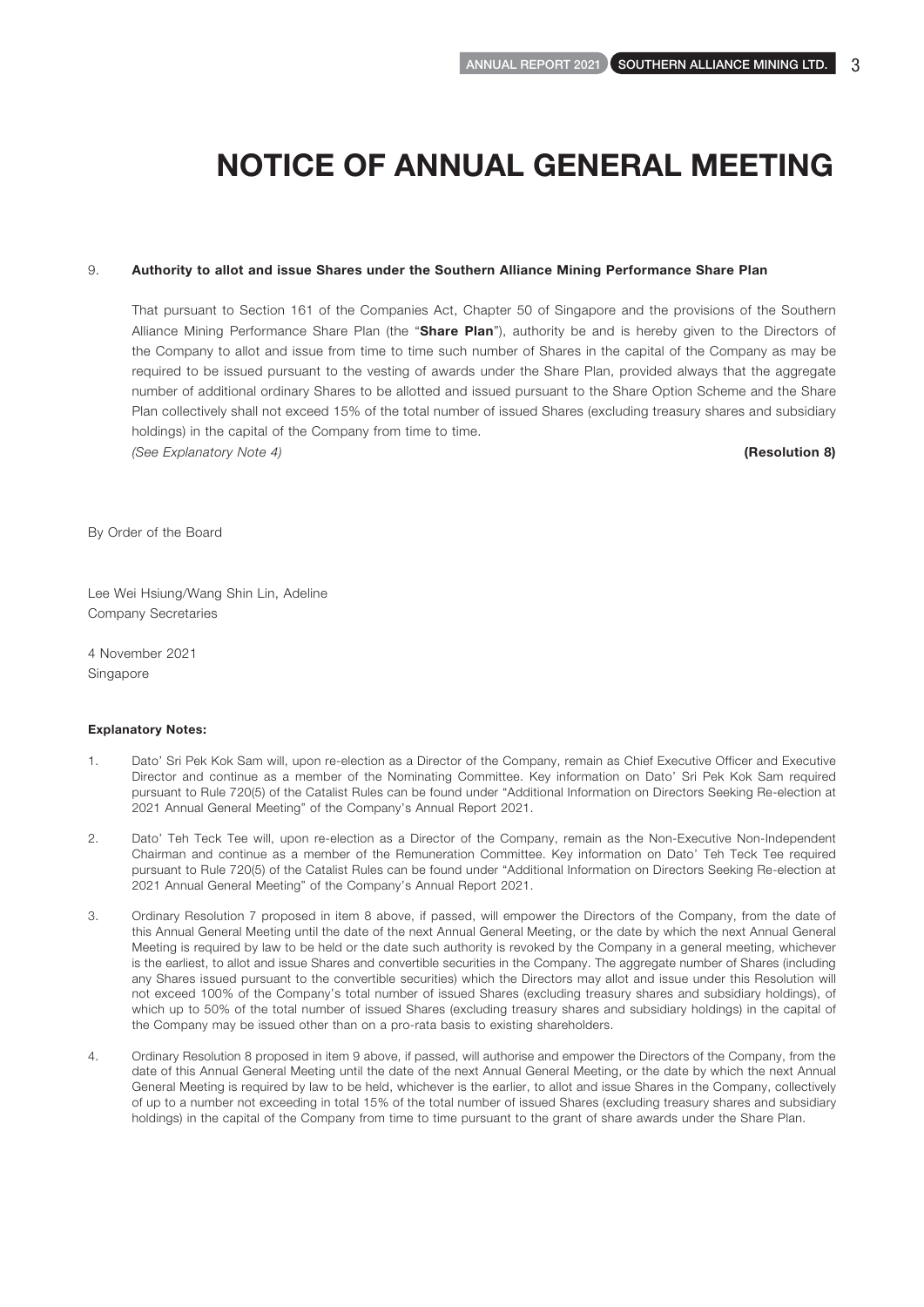#### Notes

- 1. The AGM is being convened, and will be held, by way of electronic means pursuant to the COVID-19 (Temporary Measures) (Alternative Arrangements for Meetings for Companies, Variable Capital Companies, Business Trusts, Unit Trusts and Debenture Holders) Order 2020. Printed copies of this Notice of AGM will NOT be sent to members of the Company. Instead, this Notice will be sent to members by electronic means via publication on SGXNET at https://www.sgx.com/securities/company-announcements and the Company's website at www.southernalliancemining.com.
- 2. Alternative arrangements relating to attendance at the AGM via electronic means (in particular, arrangements by which the meeting can be electronically accessed via live audio-visual webcast or live audio-only stream), submission of questions to the Company in advance of the AGM, addressing of substantial and relevant questions at the AGM and voting by appointing the Chairman of the AGM as proxy at the AGM, are set out in the accompanying announcement by the Company dated 4 November 2021. This announcement may be accessed on SGXNET at https://www.sgx.com/securities/company-announcements and the Company's website at www.southernalliancemining.com.
- 3. Due to the current COVID-19 restriction orders in Singapore, a member will not be able to attend the AGM in person. A member (whether individual or corporate) must appoint the Chairman of the AGM as his/her/its proxy to attend, speak and vote on his/her/its behalf at the AGM if such member wishes to exercise his/her/its voting rights at the AGM. The accompanying proxy form for the AGM may be accessed on SGXNET at https://www.sgx.com/securities/company-announcements and the Company's website at www.southernalliancemining.com.
- 4. Where a member (whether individual or corporate) appoints the Chairman of the AGM as his/her/its proxy, he/she/it must give specific instructions as to voting, or abstention from voting, in respect of a Resolution in the form of proxy, failing which the appointment of the Chairman of the AGM as a proxy for that Resolution will be treated as invalid.

SRS investors who wish to appoint the Chairman of the AGM as proxy should approach their respective agent banks or SRS operators to submit their votes by 10 a.m. on 16 November 2021.

- 5. The Chairman of the AGM, as proxy, need not be a member of the Company.
- 6. The instrument appointing the Chairman of the AGM as proxy (the "Proxy Form") must be submitted to the Company in the following manner:
	- (a) if submitted by post, be deposited at the office of the Company's Share Registrar, Tricor Barbinder Share Registration Services at 80 Robinson Road, #11-02, Singapore 068898; or
	- (b) if submitted electronically, be submitted via email to the Company's Share Registrar, Tricor Barbinder Share Registration Services at sg.is.proxy@sg.tricorglobal.com,

in any case, not later than 10 a.m. on 23 November 2021 (being 72 hours before the time fixed for the AGM) and in default the Proxy Form for the AGM shall not be treated as valid.

A member who wishes to submit a Proxy Form must first download, complete and sign the Proxy Form, before submitting it by post to the address provided above, or before scanning and sending it by email to the email address provided above.

- 7. The Proxy Form must be signed by the appointor or his attorney duly authorised in writing. Where the Proxy Form is executed by a corporation, it must be either under its common seal or signed on its behalf by a duly authorised officer or attorney. Where the Proxy Form is signed on behalf of the appointor by an attorney, the power of attorney (or other authority) or a duly certified copy thereof must (failing previous registration with the Company) be lodged with the Proxy Form, failing which the Proxy Form may be treated as invalid.
- 8. The Company shall be entitled to reject the Proxy Form if it is incomplete, improperly completed, illegible or where the true intentions of the appointor are not ascertainable from the instructions of the appointor specified in the Proxy Form (such as in the case where the appointor submits more than one Proxy Form).
- 9. In the case of a member whose Shares are entered against his/her name in the Depository Register, the Company may reject any Proxy Form as proxy lodged if such member, being the appointor, is not shown to have Shares entered against his/her name in the Depository Register as at 72 hours before the time appointed for holding the AGM, as certified by CDP to the Company.